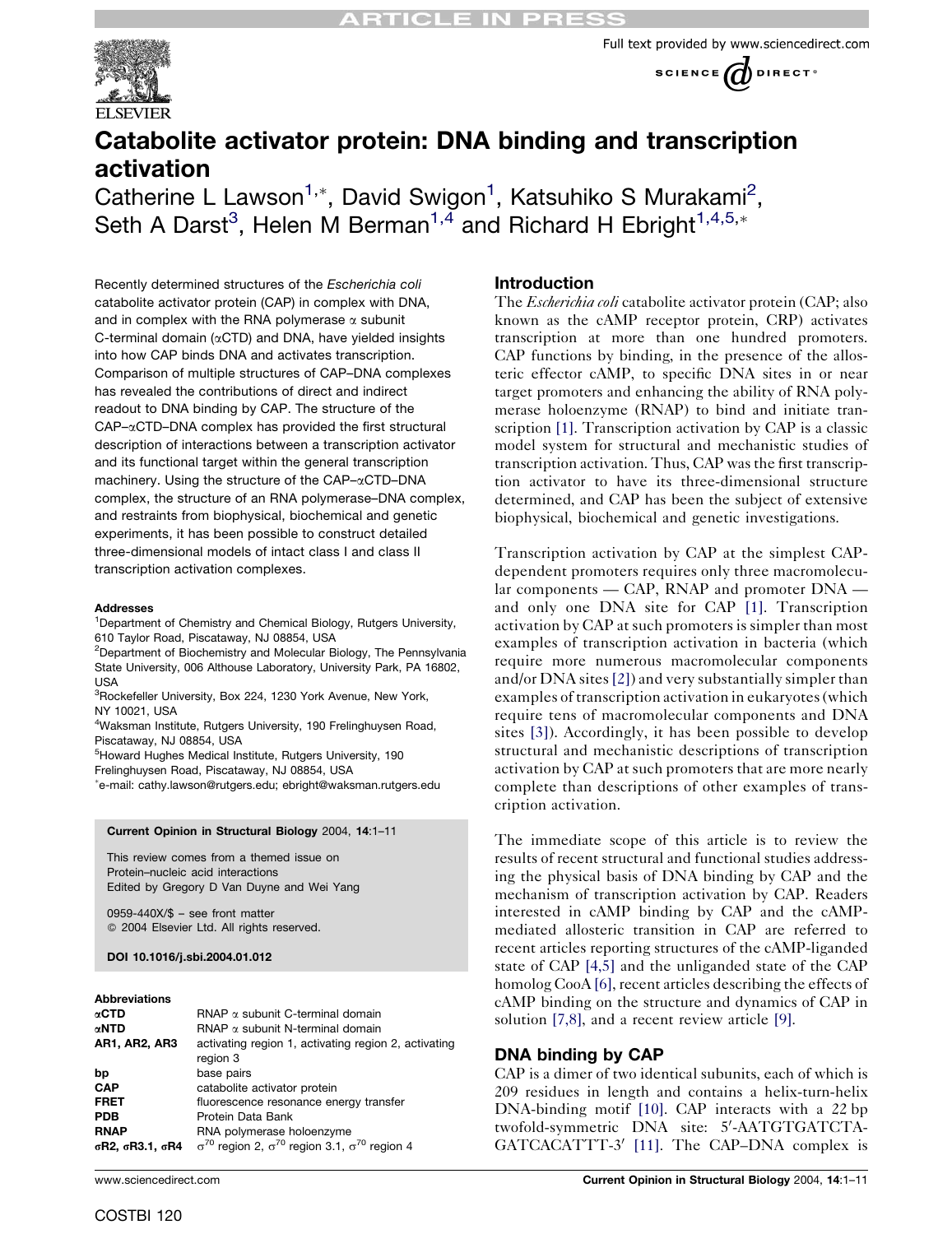#### <span id="page-1-0"></span>2 Protein–nucleic acid interactions





DNA binding by CAP — structure of the CAP–DNA complex. (a) Structure of CAP in complex with its consensus DNA site (PDB code 1RUN) [\[14\],](#page-8-0) showing primary and secondary kink sites. CAP is in cyan; DNA and cAMP bound to CAP are in red. The crystallization DNA fragment contained a single-phosphate gap between positions 9 and 10 of each DNA half-site (see Figure 1b). (b) Summary of CAP–DNA interactions. Shaded boxes indicate positions at which CAP exhibits strong sequence preferences [\[11,15–17\].](#page-8-0) The black circle, black rectangles and black diamonds indicate, respectively, the twofold-symmetry axis, the primary kink sites and the secondary kink sites. The black vertical lines indicate the positions of single-phosphate gaps present in the crystallization DNA fragment. The cyan ovals and cyan circles indicate, respectively, amino acid–base contacts and amino acid–phosphate contacts.

twofold symmetric: one subunit of CAP interacts with one half of the DNA site and the other subunit of CAP interacts with the other half of the DNA site (Figure 1) [\[12–14\]](#page-8-0). Initial structures of CAP–DNA complexes revealed two distinctive features [\[12–14\].](#page-8-0) First, CAP recognizes its DNA site through a combination of 'direct readout' (DNA sequence recognition mediated by direct hydrogen-bond or van der Waals interactions with DNA base pairs) and 'indirect readout' (DNA sequence recognition mediated by sensing of DNA-sequence-dependent effects on DNA phosphate position, DNA phosphate solvation or susceptibility to DNA deformation). Second, CAP bends DNA by approximately  $80^\circ$ , wrapping the DNA toward and around the sides of the CAP dimer. DNA bending is localized to two phased kinks in each DNA half-site: a 'primary kink' of approximately  $40^{\circ}$ , compressing the DNA major groove between positions 6 and 7, and a 'secondary kink' of approximately  $9^{\circ}$ , compressing the DNA minor groove between positions  $-1$ 

and 2. Recent crystallographic and biophysical studies have shed further light on these issues.

# Direct versus indirect recognition

CAP exhibits strong sequence preferences at seven positions within each DNA half-site: positions 1, 2 and 4–8 (boxed positions in Figure 1b) [\[11,15–17\].](#page-8-0) Sequence preferences at three of these positions within each DNA half-site  $-$  positions 5, 7 and  $8 -$  are accounted for by direct amino acid–base contacts (Figure 1b) [\[12–](#page-8-0) [14,18–20\].](#page-8-0) The guanidinium sidechain of Arg180 forms hydrogen bonds with the guanine  $O<sup>6</sup>$  and N7 atoms of the consensus base pair  $G \bullet C$  at position 5; the carboxylate sidechain of Glu181 forms a hydrogen bond with the cytosine  $N^4$  atom of the consensus base pair G $\bullet$ C at position 7; and the guanidinium sidechain of Arg185 forms a hydrogen bond with the thymine  $O<sup>4</sup>$  atom of the consensus base pair  $A \cdot T$  at position 8 (and, in some structures, also with the guanine  $O^6$  and/or N7 atoms of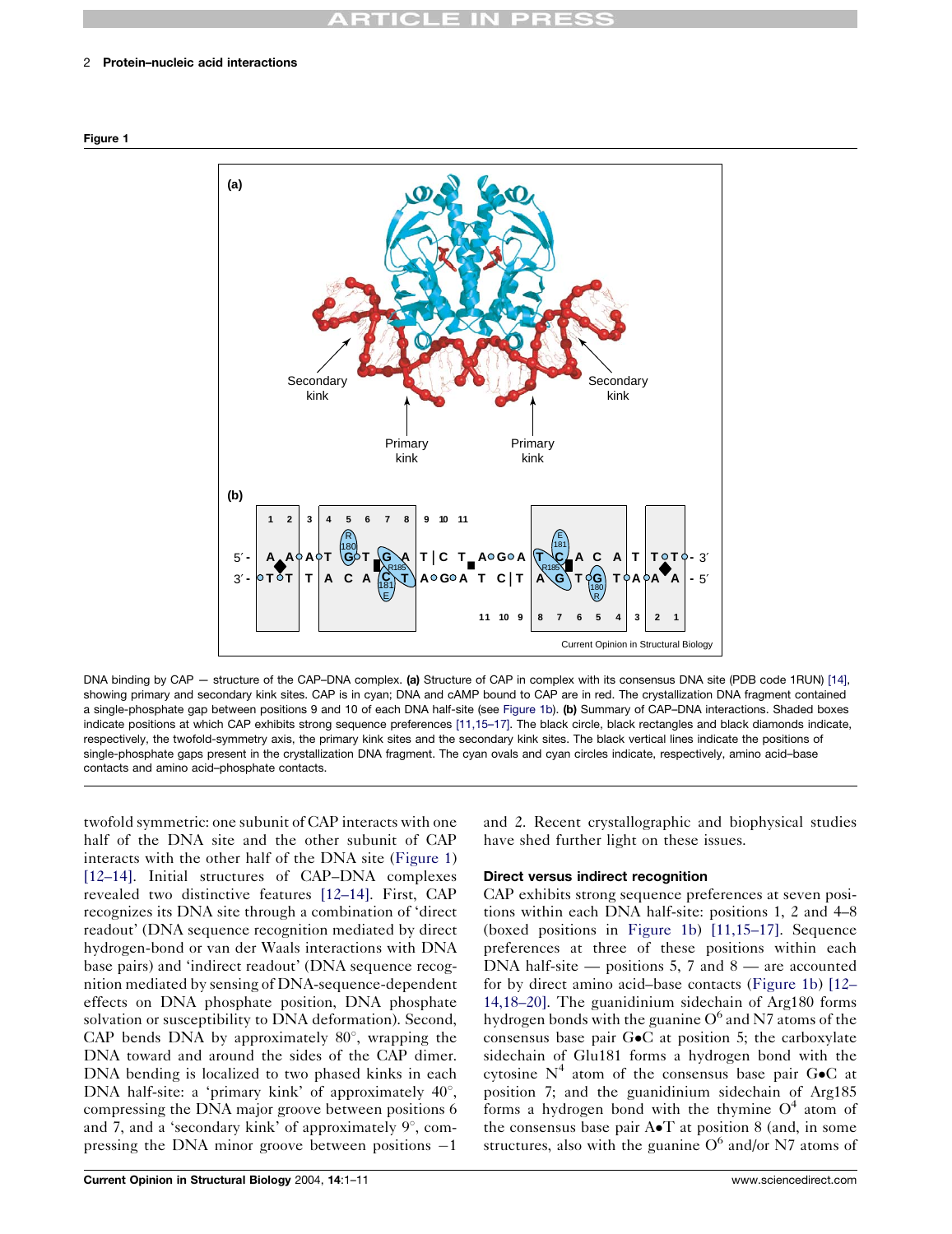G•C at position 7). By contrast, sequence preferences at the remaining positions occur in the absence of amino acid–base contacts and thus must involve indirect readout [\(Figure 1b](#page-1-0)) [\[12,13\]](#page-8-0).

# DNA kinking and indirect recognition

The primary kink is located between positions 6 and 7 [\(Figure 1b](#page-1-0)). Positions 6 and 7 are part of a  $T\bullet A/G\bullet C$  basepair step, a base-pair step associated with high roll angles and exceptional susceptibility to roll deformation [\[21\].](#page-8-0) It has been proposed that specificity for  $T \bullet A$  at position 6 is a consequence of the formation of the DNA kink between positions 6 and 7, and the effects of the  $T \bullet A/G \bullet C$  step on the geometry of DNA kinking, the energetics of DNA kinking, or both [\[13\]](#page-8-0).

A recent study, involving a combination of biochemical and crystallographic approaches, showed that an amino acid substitution in CAP that eliminates specificity for T•A at position 6 also eliminates formation of the primary kink (DNA structure in orange in Figure 2) [\[22\]](#page-8-0). These results provide strong support for the proposed connection between specificity for  $T \bullet A$  at position 6 and formation of the primary kink [\[22\].](#page-8-0)

A companion study showed that complexes of CAP with DNA sites having the consensus base pair  $T \bullet A$  or the nonconsensus base pair  $C \bullet G$  at position 6 exhibit similar overall DNA bend angles and local geometries of DNA kinking (DNA structures in yellow and red in Figure 2) [\[23\].](#page-8-0) These results suggest that indirect readout in this system does not involve differences in the geometry of

Figure 2

DNA kinking, but rather solely differences in the energetics of DNA kinking [\[23\]](#page-8-0). (However, it will be necessary to obtain structural data for complexes of CAP with DNA sites having  $G \bullet C$  or  $A \bullet T$  at position 6 to make a definitive statement.)

The results of both studies imply that the main determinant of local DNA geometry in this system is protein– DNA interaction, and not DNA sequence [\[22,23\].](#page-8-0)

#### DNA kinking and DNA smooth bending

In the first study described in the preceding section, protein–DNA interactions were shown to be similar in the structure of a CAP–DNA complex and the structure of an [Asp181]CAP–DNA complex (wherein [Asp181]- CAP is a CAP derivative with a Glu181 $\rightarrow$ Asp181 substitution, a substitution that shortens the residue 181 sidechain by one methylene group) — including even the hydrogen bond between the sidechain carboxylate of residue 181 and the cytosine  $N^4$  atom of G $\bullet$ C at position 7 [\[22\].](#page-8-0) The overall DNA bend angles also were shown to be similar (DNA structures in white and red in Figure 2) [\[22\].](#page-8-0) However, the local DNA geometries at the primary kink site were shown to be radically different, with the CAP–DNA complex exhibiting a kink and the [Asp181]- CAP–DNA complex exhibiting a smooth bend (DNA structures in white and orange in Figure 2) [\[22\]](#page-8-0). The results indicate that a given overall DNA bend angle can be achieved through very different local DNA helical parameters at the primary kink site. The results further indicate that, in this case, the main determinant of local DNA helical parameters at the primary kink site is



DNA binding by CAP — structures of CAP–DNA complexes with substitutions in the primary kink site. Superimposed structures of CAP in complex with the consensus DNA site (DNA in red; PDB code 1O3Q [\[23\]](#page-8-0)), CAP in complex with DNA having C.G in place of T.A at position 6 of each DNA half-site (DNA in white; PDB code 1O3R [\[23\]](#page-8-0)), and [Asp181]CAP in complex with DNA having CoG in place of ToA at position 6 of each DNA half-site (DNA in orange; PDB code 1O3S [\[22\]\)](#page-8-0). The structures were obtained from isomorphous crystals with space group symmetry P3<sub>1</sub>21. Structures of CAP–DNA complexes with this space group symmetry exhibit two molecules of cAMP per CAP subunit: one in the high-affinity site for cAMP (red) and one in the low-affinity site for cAMP (beige) [\[22–24\]](#page-8-0).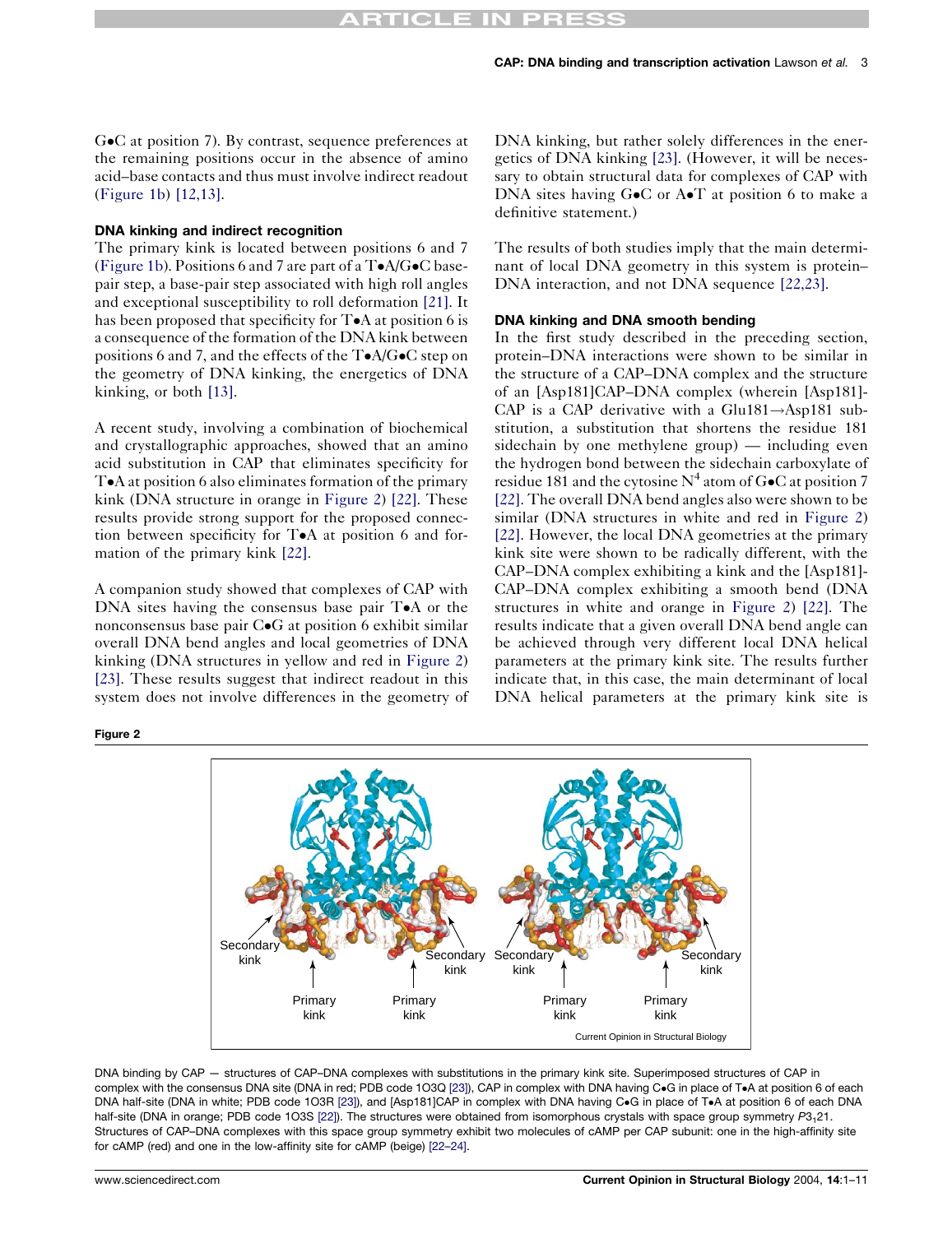# **TICLE IN PRES**

protein–DNA interaction, and not DNA sequence with the protein in essence 'bending DNA to its will'.

We note, however, complexity in the kinking versus bending story. Two nearly isomorphous structures of wild-type CAP–DNA complexes solved in space group P3121 also exhibit radically different local DNA helical parameters at the primary kink site: a kink in one structure [\[23\]](#page-8-0) and a smooth bend in the other structure [\[24\].](#page-8-0) The DNA fragments in the two structures differ in multiple respects, including length (38 bp versus 46 bp), sequence (consensus versus nonconsensus at positions 1, 9, and 10 of each half-site) and position of singlephosphate gaps (top strand versus bottom strand at position 10 of each half-site). Therefore, in this case, it is not possible to deduce the basis of the different local DNA helical parameters at the primary kink site.

#### DNA bending in solution

Nanosecond time-resolved fluorescence resonance energy transfer (FRET) measurements between a probe incorporated in CAP and a complementary probe incorporated in each of a series of sites in the DNA indicate that the mean DNA bend angle in the CAP–DNA complex in solution is  $77(\pm 3)^\circ$  — a value consistent with the mean DNA bend angle observed in crystal structures,  $80(\pm 12)^\circ$ [\[25\]](#page-8-0). Lifetime-distribution analysis indicates that the distribution of DNA bend angles is relatively narrow, with  $\langle 10\% \rangle$  of DNA bend angles exceeding  $100^{\circ}$  [\[25\].](#page-8-0) Millisecond time-resolved luminescence resonance energy transfer experiments provide independent evidence that the upper limit of the distribution of DNA bend angles is approximately  $100^{\circ}$  [\[25\]](#page-8-0).

What factors are responsible for DNA bending by CAP? One factor is the sequence of the consensus DNA site. Three studies find that the consensus DNA site for CAP contains an intrinsic bend in the absence of CAP [\[26–28\].](#page-8-0) Estimates of the DNA bend angle in the absence of CAP vary. An estimate of  $15^{\circ}$  was obtained in cyclization assays employing tandem arrays of DNA sites [\[26\]](#page-8-0). A much higher estimate of  $52^{\circ}$  was obtained in electrophoretic mobility shift phasing assays [\[28\].](#page-9-0) Millisecond timeresolved luminescence resonance energy transfer experiments indicate that the upper limit of the DNA bend angle in the absence of CAP is  $40-50^{\circ}$  [\[27\].](#page-8-0)

Another, probably more important, factor is the formation of electrostatic interactions between positively charged residues on the sides of the CAP dimer (Lys22, Lys26, Lys44, Lys166, His199, and Lys201) and negatively charged DNA phosphates (positions  $-5$  to  $-2$ ) [\[12,15,](#page-8-0) [25,27,28\]](#page-8-0). These electrostatic interactions are proposed to contribute to DNA bending in two ways: by stabilizing the bent state through amino acid–phosphate interactions [\[12,15,25,27\]](#page-8-0), and by destabilizing the unbent state through asymmetric phosphate neutralization [\[28\].](#page-9-0)

Substitution of positively charged residues on the sides of the CAP dimer (Lys22, Lys26, Lys44 and Lys166) reduces the mean DNA bend angle in the CAP–DNA complex in solution by  $\sim 5^{\circ}$  per residue per half-complex, as assessed in FRET and fluorescence anisotropy assays [\[27\].](#page-8-0)

# Transcription activation by CAP

Simple CAP-dependent promoters — i.e. promoters that require only CAP for transcription activation — can be grouped into two classes based on the position of the DNA site for CAP and the corresponding mechanism of transcription activation [\[1\].](#page-8-0)

At class I CAP-dependent promoters, the DNA site for CAP is located upstream of the core promoter. The bestcharacterized class I CAP-dependent promoters are the *lac* promoter and the artificial promoter  $CC(-61.5)$ , each of which has a DNA site for CAP centered at position 61.5. Transcription activation at class I CAP-dependent promoters involves a single protein–protein interaction between CAP and RNAP (subunit composition  $\alpha^I \alpha^{II} \beta \beta' \omega \sigma^{70}$  [\[29\]](#page-9-0)), and proceeds through a simple 'recruitment' mechanism, whereby CAP facilitates the binding of RNAP to the promoter to yield the RNAP– promoter closed complex ([Figure 3a\)](#page-4-0) [\[1\]](#page-8-0).

At class II CAP-dependent promoters, the DNA site for CAP overlaps the core promoter, overlapping the corepromoter  $-35$  element. The best-characterized class II CAP-dependent promoters are the galP1 promoter and the artificial promoter  $CC(-41.5)$ , each of which has a DNA site for CAP centered at position  $-41.5$ . Transcription activation at class II CAP-dependent promoters involves three sets of protein–protein interactions between CAP and RNAP, and proceeds through both 'recruitment' and 'post-recruitment' mechanisms, whereby CAP facilitates both the binding of RNAP to the promoter to yield the RNAP–promoter closed complex and isomerization of the RNAP–promoter closed complex to yield the RNAP– promoter open complex [\(Figure 3b\)](#page-4-0) [\[1\]](#page-8-0).

### Transcription activation at class I CAP-dependent promoters

At class I CAP-dependent promoters, CAP activates transcription by binding to a DNA site located upstream of the core promoter and interacting with the RNAP  $\alpha$ subunit C-terminal domain (aCTD), an 85 amino acid independently folded domain that is flexibly tethered to the remainder of RNAP [\(Figure 3a\)](#page-4-0) [\[1,30\].](#page-8-0) Interaction of CAP with  $\alpha$ CTD facilitates the binding of  $\alpha$ CTD — and, through it, the remainder of RNAP — to promoter DNA, and thereby stimulates transcription initiation.

Biochemical and genetic results indicate that the interaction between CAP and aCTD is mediated by 'activating region 1' of the downstream subunit of CAP (AR1;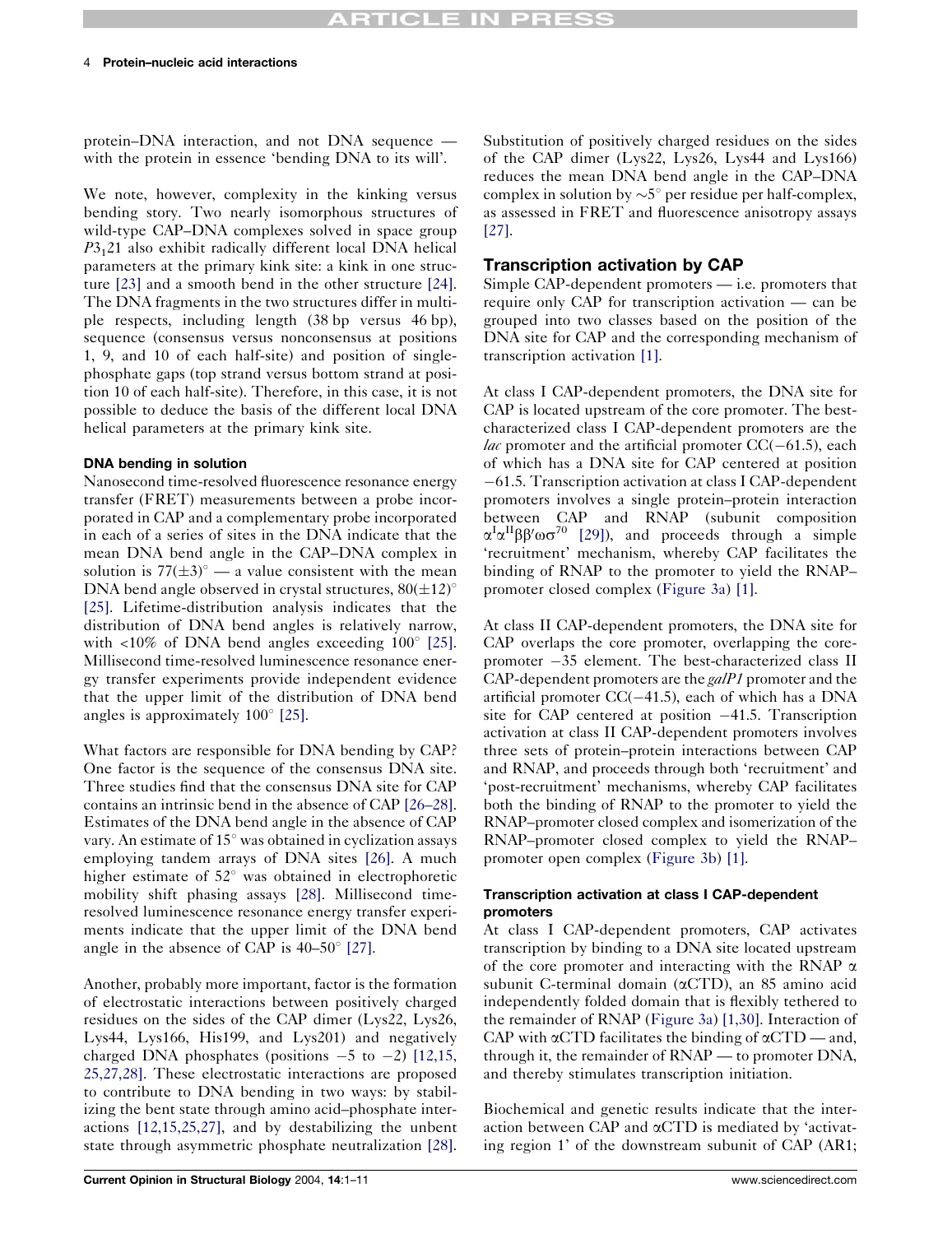# $\bigcap$



<span id="page-4-0"></span>Figure 3

Transcription activation by CAP — schematic models and activating regions. (a) Transcription activation at a class I CAP-dependent promoter [\[1,40](#page-8-0)<sup>\*</sup>[\].](#page-8-0) Left: ternary complex of CAP, RNAP and a class I CAP-dependent promoter having the DNA site for CAP centered at position -61.5 [e.g. lac or CC(61.5)]. Transcription activation involves interaction between AR1 of the downstream subunit of CAP (blue) and the '287 determinant' of one  $\alpha$ CTD protomer (yellow). The AR1– $\alpha$ CTD interaction facilitates the binding of  $\alpha$ CTD, through its '265 determinant' (red), to the DNA segment immediately downstream of CAP and, through its '261 determinant' (white), to residues 573–604 within sR4 (pink). The second aCTD protomer (positioned arbitrarily in figure) interacts nonspecifically with upstream DNA [\[1,39,41\].](#page-8-0) Right: structure of the CAP–DNA complex showing AR1 of the downstream subunit (blue). (b) Transcription activation at a class II CAP-dependent promoter [\[1,58,59\]](#page-8-0). Left: ternary complex of CAP, RNAP and a class II CAP-dependent promoter having the DNA site for CAP centered at position -41.5 [e.g. gal or CC(-41.5)]. Transcription activation involves three sets of CAP–RNAP interactions: interaction between AR1 of the upstream subunit of CAP (blue) and the '287 determinant' of one aCTD (yellow), an interaction that facilitates the binding of aCTD, through its '265 determinant' (red), to the DNA segment immediately upstream of CAP; interaction between AR2 of the downstream subunit of CAP (dark green), and residues 162-165 of  $\alpha NTD^1$  (orange); and interaction between AR3 of the downstream subunit of CAP (olive green), and residues 593-603 of  $\sigma$ R4 (pink). The second  $\alpha$ CTD protomer (positioned arbitrarily in figure) interacts nonspecifically with upstream DNA [\[1,62,63\]](#page-8-0). Right: structure of the CAP–DNA complex showing AR1 of the upstream subunit (blue), AR2 of the downstream subunit (dark green), and AR3 of the downstream subunit (olive green).

blue in Figure 3a) [\[31–35\]](#page-9-0) and the '287 determinant' of aCTD (yellow in Figure 3a) [\[36\]](#page-9-0). Biochemical and genetic results further indicate that the interaction between aCTD and DNA is mediated by the '265 determinant' of aCTD (red in Figure 3a) [\[36–38\]](#page-9-0) and the DNA minor groove [\[39\].](#page-9-0) At class I CAP-dependent promoters, such as the *lac* and  $CC(-61.5)$  promoters, where the DNA site for CAP is centered at position  $-61.5$ , interaction between CAP and  $\alpha$ CTD places  $\alpha$ CTD adjacent to  $\sigma^{70}$ , and permits functional protein–protein interaction between  $\alpha$ CTD and  $\sigma^{70}$  (Figure 3a) [\[40](#page-9-0)<sup>\*</sup>[\]](#page-9-0). The interaction between  $\alpha$ CTD and  $\sigma^{70}$  is mediated by the '261 determinant' of  $\alpha$ CTD (white in Figure 3a) [\[36,37,40](#page-9-0)<sup> $\bullet$ °</sup>[\]](#page-9-0) and residues 573–604 within the module of  $\sigma^{70}$  responsible for recognition of the promoter  $-35$  element,  $\sigma^{70}$  region 4 ( $\sigma$ R4; pink in Figure 3a) [\[40](#page-9-0)<sup> $\bullet$ </sup>[\]](#page-9-0). RNAP contains two copies of  $\alpha$ CTD:  $\alpha$ CTD<sup>I</sup> and  $\alpha$ CTD<sup>II</sup> (Figure 3a) [\[29\]](#page-9-0). At class I CAP-dependent promoters, one  $\alpha$ CTD protomer — interchangeably  $\alpha$ CTD<sup>I</sup> or  $\alpha$ CT-

 $D<sup>H</sup>$  — interacts with CAP [\[1,39,41,42\].](#page-8-0) The other  $\alpha$ CTD protomer interacts nonspecifically with upstream DNA [\[1,39,43\]](#page-8-0).

The recently determined crystal structure of a complex containing CAP,  $\alpha$ CTD, and DNA has provided the first high-resolution structural description of the interaction between a transcription activator and its functional target within the general transcriptional machinery ([Figure 4](#page-5-0)) [\[44](#page-9-0)<sup> $\bullet$ </sup>[\]](#page-9-0). The interactions in the structure confirm, pointby-point, interactions predicted by biochemical and genetic results [\[44](#page-9-0)<sup> $\bullet$ </sup>[\].](#page-9-0) Thus, CAP makes protein–protein interactions with  $\alpha$ CTD, and  $\alpha$ CTD makes protein-DNA interactions with the DNA minor groove adjacent to the DNA site for CAP. The interaction between CAP and  $\alpha$ CTD is mediated by AR1 of CAP and the 287 determinant of  $\alpha$ CTD (blue and yellow in Figures 3a and 4). The interaction between  $\alpha$ CTD and DNA is mediated by the 265 determinant of  $\alpha$ CTD (red in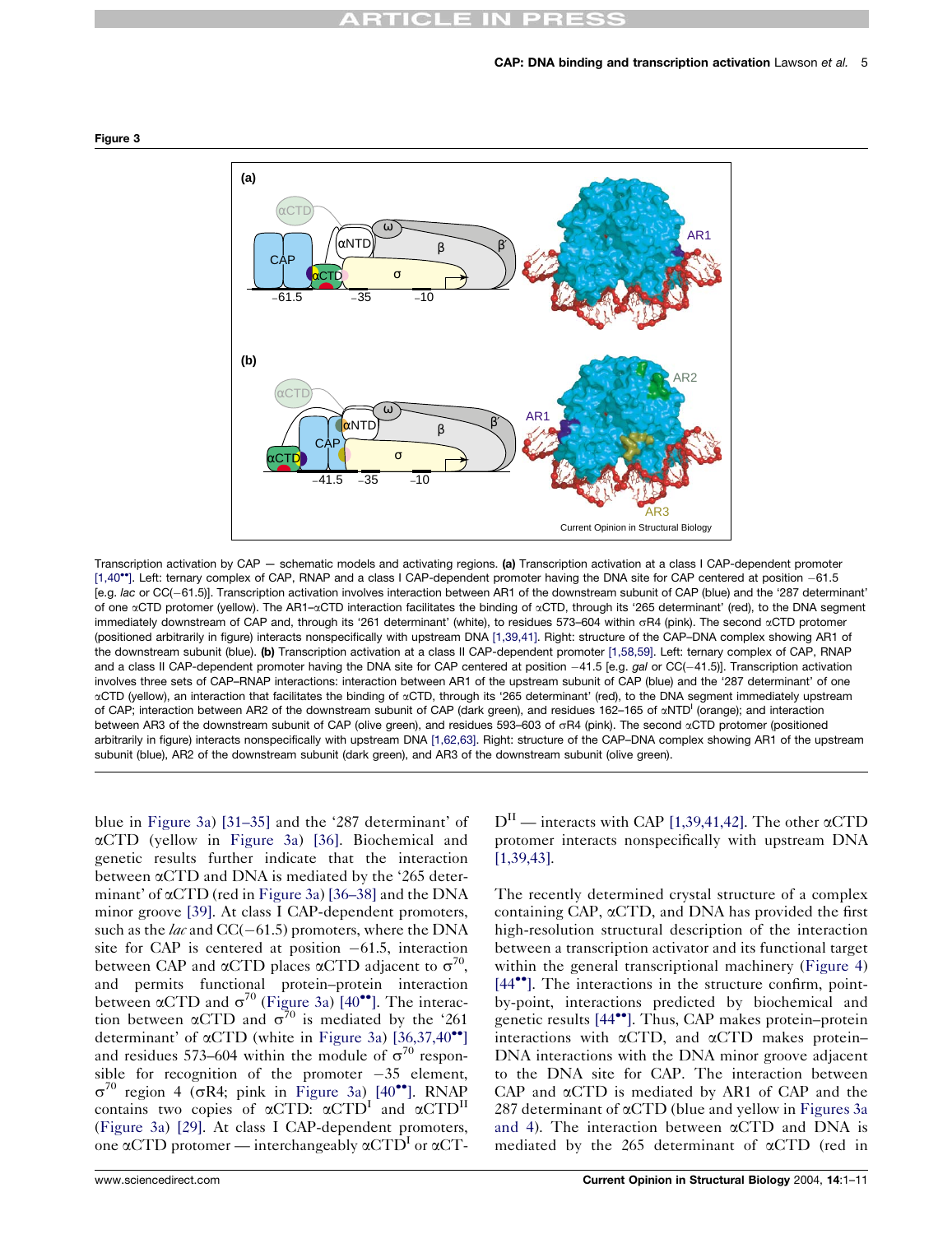# $\sim$   $\sim$

#### <span id="page-5-0"></span>6 Protein–nucleic acid interactions



Transcription activation by CAP — structure of the CAP– $\alpha$ CTD–DNA complex. CAP– $\alpha$ CTD–DNA interactions representative of those at class I and class II CAP-dependent promoters (PDB code 1LB2 [\[44](#page-9-0)\*\*[\]](#page-9-0)). CAP is in cyan;  $\alpha$ CTD is in green; DNA and cAMP bound to CAP are in red. AR1 of CAP (blue), the '287 determinant' of aCTD (yellow), the '265 determinant' of aCTD (red), and the '261 determinant' of aCTD (white) are in van der Waals representations.

[Figures 3a and 4](#page-4-0)), and the backbone and spine of hydration of the DNA minor groove adjacent to the DNA site for CAP. The 261 determinant of  $\alpha$ CTD (white in [Fig](#page-4-0)[ures 3a and 4\)](#page-4-0) is located on the face of  $\alpha$ CTD opposite from CAP and is prominently exposed, consistent with availability to participate in interactions with  $\sigma R4$ .

Significantly, in the structure of the CAP– $\alpha$ CTD–DNA complex, there are no conformational changes in CAP and  $\alpha$ CTD, and the interface between CAP and  $\alpha$ CTD is small (six residues each of CAP and  $\alpha$ CTD; 630  $\AA$ <sup>2</sup> of buried surface area)  $[44\bullet]$  $[44\bullet]$ . The small size of the interface and the absence of conformational change in activator and target are consistent with the proposal that transcription activation at class I CAP-dependent promoters involves a simple 'recruitment' mechanism — i.e. simple 'adhesive' interactions between activator and target that facilitate and/or stabilize the interaction of the general transcription machinery with promoter DNA  $[1,30,44^{\bullet\bullet},45,46]$  $[1,30,44^{\bullet\bullet},45,46]$ . (Activation by recruitment does not require conformational signaling within or through the target, does not require extensive, high information content interactions between activator and target, and entails modest net interaction energies between activator and target interaction energies comparable to the magnitude of activation [\[45,46\]](#page-9-0).)

By joining the crystal structures of the CAP– $\alpha$ CTD– DNA complex  $[44^{\bullet\bullet}]$  $[44^{\bullet\bullet}]$  $[44^{\bullet\bullet}]$  and the  $\sigma R4-(-35)$  element) complex  $[47^{\bullet\bullet}]$  $[47^{\bullet\bullet}]$  $[47^{\bullet\bullet}]$  — simply superimposing DNA segments of the two structures to generate a single, continuous DNA segment having a site for CAP, a site for  $\alpha$ CTD, and a  $-35$ element, spaced as at *lac* or  $CC(-61.5)$  — it has been possible to construct a provisional structural model for the  $CAP-\alpha CTD-\sigma R4-DNA$  complex at a class I CAPdependent promoter, such as lac or  $CC(-61.5)$  [\[40](#page-9-0)<sup> $\bullet$ </sup>[,48](#page-9-0) $\bullet\bullet$ [\].](#page-9-0) The resulting model places the 261 determinant of  $\alpha$ CTD adjacent to the 573–604 determinant of  $\sigma$ R4, permitting favorable electrostatic interaction between

the determinants (which have, respectively, high net negative charge and high net positive charge) and, with modest adjustment of sidechain torsion angles, direct contact between experimentally defined interacting residues. The fit between modeled and experimentally defined interactions is striking, and can be further improved by moderate compression of the DNA major groove immediately upstream of the  $-35$  element (i.e. at positions  $-38$  and  $-39$   $[40^{\circ\bullet}, 48^{\circ\bullet}]$  $[40^{\circ\bullet}, 48^{\circ\bullet}]$  $[40^{\circ\bullet}, 48^{\circ\bullet}]$ ).

[Figure 5a](#page-6-0) presents a structural model of the intact, full class I CAP–RNAP–promoter complex at lac. The model was constructed in three steps: (i) joining the crystal structures of the CAP– $\alpha$ CTD–DNA complex [\[44](#page-9-0)<sup> $\bullet$ </sup>[\],](#page-9-0) the  $\sigma R4-(-35$  element) complex [\[47](#page-9-0)<sup> $\bullet\bullet$ </sup>[\]](#page-9-0), and the  $RNAP-DNA$  complex  $[49^{\bullet\bullet}]$  $[49^{\bullet\bullet}]$  $[49^{\bullet\bullet}]$  — superimposing DNA segments of the three structures to generate a single, continuous DNA segment having a site for CAP, a site for  $\alpha$ CTD, a -35 element, and a -10 element, spaced as at  $lac$ ; (ii) refining local DNA helix parameters immediately upstream of the  $-35$  element (positions  $-36$  to  $-41$ ), using experimentally defined  $\alpha$ CTD– $\sigma$ R4 interactions  $[40$ <sup> $\bullet$ </sup>[\]](#page-9-0) and noninterpenetration as constraints, and using sequence-dependent DNA deformation energies [\[50\]](#page-9-0) as restraints; and (iii) modeling downstream DNA segments as in published models of the RNAP–promoter open complex  $[39,51$ <sup> $\bullet$ </sup>[\]](#page-9-0). The model proposes moderate compression of the DNA major groove immediately upstream of the  $-35$  element ( $\sim 5^{\circ}$  roll at the  $-38/-39$  base-pair step). The model is consistent with all available experimental information and provides a structural framework for understanding class I CAP-dependent transcription. An important feature of the model is that — due to consecutive phased DNA bends in the  $-35$  element, the DNA segment immediately upstream of the  $-35$ element, and the DNA site for CAP — essentially the entire upstream promoter region between positions  $-40$ and  $-100$  is proposed to be in proximity to RNAP and, in particular, the DNA minor groove at positions  $-43$ ,  $-53$ ,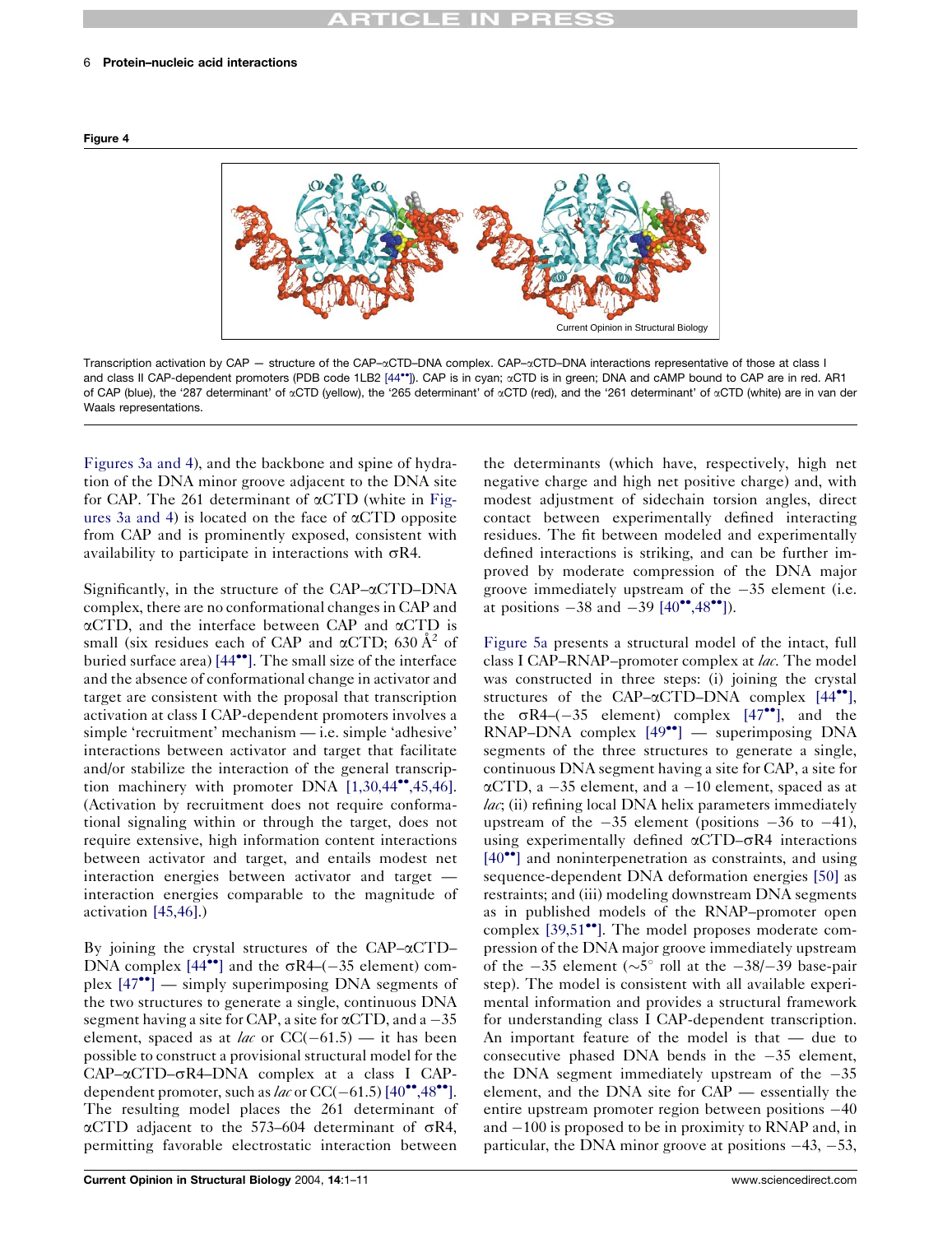# **ARTICLE IN PRESS**



Transcription activation by CAP — structural models of intact class I and class II CAP–RNAP–promoter complexes. (a) Structural model of the intact class I CAP–RNAP–promoter complex at lac. (b) Structural model of the intact class II CAP–RNAP–promoter complex at CC(-41.5). In each panel, a molecular surface representation is shown at left and a stereo diagram with a ribbon representation is shown at right. CAP is in cyan;  $\alpha$ CTD<sup>I</sup> is in green;  $\alpha$ CTD<sup>II</sup> is in light green (shown in two alternative positions in surface representations; omitted for clarity in ribbon representations);  $\sigma^{70}$  is in light yellow;  $\alpha$ NTD<sup>I</sup> and  $\alpha$ NTD<sup>II</sup> are in light gray;  $\beta$  is in medium gray (semi-transparent in surface representations to permit view of DNA strands in the RNAP active center cleft); and  $\beta'$  and  $\omega$  are in dark gray. AR1, AR2, and AR3 of CAP are in dark blue, dark green, and olive green, respectively; the 287, 265, and 261 determinants of «CTD<sup>I</sup> are in yellow, red, and white, respectively; the 162–165 determinant of «NTD<sup>I</sup> is in orange; and the 593–604 determinant of  $\sigma^{70}$  is in pink. The DNA template and nontemplate strands are in red and pink, respectively. The C terminus of  $\alpha NTD$ <sup>1</sup> (green), the N terminus of  $\alpha$ CTD<sup>I</sup> (green), the C terminus of  $\alpha$ NTD<sup>II</sup> (light green), and the active center Mg<sup>2+</sup> (magenta) are indicated by spheres. The linker connecting  $\alpha$ CTD<sup>I</sup> and  $\alpha$ NTD<sup>I</sup> is indicated by a black line [ $\alpha$ NTD<sup>I</sup>– $\alpha$ CTD<sup>II</sup> distance  $=37$  Å in (a) and 21 Å in (b)]. The linker connecting  $\alpha$ CTD<sup>II</sup> and αNTD<sup>II</sup> is indicated in each of two alternative positions as a light green line. Methods. Models were constructed by: (i) joining crystal structures of the  $CAP-\alpha$ CTD–DNA complex (PDB code 1LB2 [\[44](#page-9-0)<sup>\*\*</sup>[\]\)](#page-9-0), the  $\sigma$ R4–(-35 element) complex (PDB code 1KU7 [\[47](#page-9-0)<sup>\*\*</sup>[\]](#page-9-0)), and an RNAP–DNA complex (PDB code 1L9Z [\[49](#page-9-0)\*[\]](#page-9-0); residues 150-160 and 164-170 of  $\alpha NTD^1$  modeled as in PDB entry 1BDF [\[65\]](#page-10-0); residues 161-163 of  $\alpha NTD^1$  modeled along shortest sterically allowed path; sidechains modeled using MaxSprout [\[http://www.ebi.ac.uk/maxsprout/](http://www.ebi.ac.uk/maxsprout/)]) — superimposing DNA segments of the three structures to generate a single, continuous DNA segment having sites spaced as at lac (a) or CC(-41.5) (b); (ii) deforming conformations of DNA

<span id="page-6-0"></span>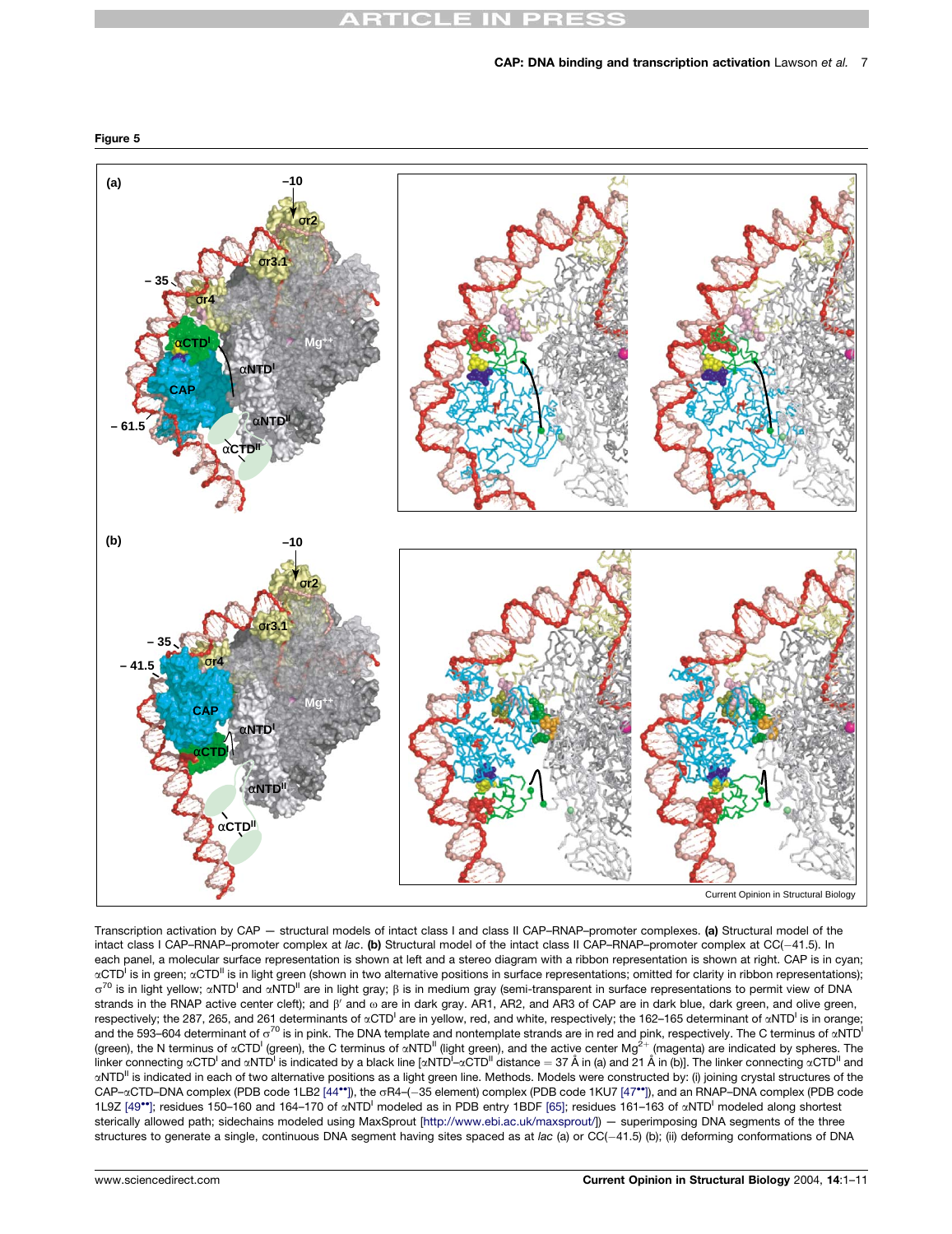$-63$ ,  $-73$ ,  $-83$ , and  $-93$  is proposed to be in proximity to  $\alpha$ CTD<sup>I</sup> and  $\alpha$ CTD<sup>II</sup> [\(Figure 5a](#page-6-0)). The proposed positions of the upstream promoter DNA minor grooves relative to  $\alpha$ CTD<sup>I</sup> and  $\alpha$ CTD<sup>II</sup> account for results indicating that the aCTD protomer not in contact with CAP can be cross-linked to the DNA minor groove at positions  $-73$ ,  $-83$ , and  $-93$  [\[39\]](#page-9-0), and is available, in principle, to interact with a second activator in the  $-93$  or  $-103$  region [\[42,52\].](#page-9-0)

#### Transcription activation at class II CAP-dependent promoters

At class II CAP-dependent promoters, CAP binds at or near position  $-41.5$  and makes three sets of protein– protein interactions with RNAP [\(Figure 3b\)](#page-4-0) [\[1\].](#page-8-0) AR1 of the upstream subunit of CAP (blue in [Figure 3b\)](#page-4-0) [\[34,35,53,54\]](#page-9-0) interacts with the '287 determinant' of aCTD (yellow in [Figure 3b\)](#page-4-0) [\[55\]](#page-9-0). Activating region 2 of the downstream subunit of CAP (AR2; dark green in [Figure 3b\)](#page-4-0) [\[56\]](#page-10-0) interacts with residues 162–165 within the  $\overline{RNAP}$   $\alpha^I$  N-terminal domain  $(\alpha NTD^I)$  (orange in [Figure 3b\)](#page-4-0) [\[1,41,56\]](#page-8-0). AR3 of the downstream subunit of CAP (olive green in [Figure 3b\)](#page-4-0) [\[53,54,56–59\]](#page-9-0) interacts with residues 593–603 within the module of  $\sigma^{70}$  responsible for recognition of the promoter  $-35$  element,  $\sigma$ R4 (pink in [Figure 3b\)](#page-4-0) [\[59,60\]](#page-10-0).

The AR1– $\alpha$ CTD interaction recruits  $\alpha$ CTD to the DNA segment immediately upstream of the DNA site for CAP, with the  $\alpha$ CTD–DNA interaction being mediated by the '265 determinant' of  $\alpha$ CTD (red in [Figure 3b\)](#page-4-0) [\[1,55\]](#page-8-0) and the DNA minor groove [\[61–63\]](#page-10-0), and thereby recruits RNAP to the promoter to form the RNAP–promoter closed complex [\(Figure 3b\)](#page-4-0) [\[56,64\]](#page-10-0). The AR2– $\alpha$ NTD and  $AR3-\sigma R4$  interactions activate transcription through a post-recruitment mechanism, facilitating isomerization of the RNAP–promoter closed complex to yield the RNAP–promoter open complex [\[56,58,64\].](#page-10-0)

As noted above, RNAP contains two protomers of  $\alpha$ CTD:  $\alpha$ CTD<sup>I</sup> and  $\alpha$ CTD<sup>II</sup> [\(Figure 3b\)](#page-4-0) [\[29\]](#page-9-0). At class II CAPdependent promoters, one aCTD protomer — either  $\alpha$ CTD<sup>I</sup> or  $\alpha$ CTD<sup>II</sup>, but preferably  $\alpha$ CTD<sup>I</sup> — interacts with CAP  $[1,41,42,62]$ . The other  $\alpha$ CTD protomer interacts nonspecifically with upstream DNA [\[1,62,63\]](#page-8-0).

[Figure 5b](#page-6-0) presents a structural model of the intact, full class II CAP–RNAP–promoter complex at  $CC(-41.5)$ . The model was constructed in three steps: (i) joining the crystal structures of the CAP–aCTD–DNA complex [\[44](#page-9-0)<sup> $\bullet$ </sup>[\]](#page-9-0), the  $\sigma$ R4–(-35 element) complex [\[47](#page-9-0) $\bullet$ <sup>o</sup>], and the  $RNAP-DNA$  complex  $[49^{\bullet\bullet}]$  $[49^{\bullet\bullet}]$  $[49^{\bullet\bullet}]$  — superimposing DNA segments of the three structures to generate a single, continuous DNA segment having a site for  $\alpha$ CTD, a site for CAP,  $a - 35$  element, and  $a - 10$  element, spaced as at  $CC(-41.5)$ ; (ii) refining local DNA helix parameters in the downstream half of the DNA site for CAP (positions  $-33$  to  $-38$ ), using experimentally defined AR2– $\alpha$ NTD<sup>1</sup> interactions [\[41,56\]](#page-9-0), AR3 $-\sigma$ R4 interactions [\[58–60\],](#page-10-0) and noninterpenetration as constraints, and using sequencedependent DNA deformation energies [\[50\]](#page-9-0) as restraints; and (iii) modeling downstream DNA segments as in published models of the RNAP–promoter open complex  $[39,51$ <sup>\*\*</sup>[\].](#page-9-0) In step (ii), to satisfy the refinement constraints, it was necessary to introduce a relatively large change in the local DNA helix parameters in the downstream half of the DNA site for CAP: specifically, it was necessary to replace the primary kink within the downstream half of the DNA site for CAP ( $\sim$ 40 $^{\circ}$  roll at the  $-34/35$  base-pair step) with a smooth bend  $(\sim 10^{\circ}$  roll distributed over the  $-34/-35$ ,  $-35/-36$  and  $-36/-37$  base-pair steps), yielding a local DNA geometry reminiscent of that observed in two structures of CAP–DNA complexes (see above) [\[22,24\]](#page-8-0). The resulting model is consistent with all available experimental information and provides an indispensable structural framework for understanding class II CAP-dependent transcription. One important feature of the model is the proposed proximity of the DNA minor groove at positions  $-73$  and  $-83$  and  $\alpha$ CTD [\(Figure 5b](#page-6-0)). The proposed proximity accounts for results indicating that the  $\alpha$ CTD protomer not in contact with CAP interacts with the DNA minor groove at positions  $-73$  and  $-83$ [\[62,63\]](#page-10-0), and is available, in principle, to interact with a second activator in the  $-93$  or  $-103$  region [\[42,62,63\].](#page-9-0) Another important feature of the model is the proposed requirement for restructuring of the local DNA geometry in the downstream half of the DNA site for CAP (conversion of the primary kink to a smooth bend) to permit formation of  $AR2-\alpha NTD<sup>I</sup>$  and  $AR3-\sigma R4$  interactions. The proposed requirement for restructuring provides a possible explanation for the observation that the

(Figure 5 Legend Continued) positions -13 to -31 and -41 to -36 (a), or -13 to -30 and -38 to -33 (b) to minimize the elastic energy of DNA at the base-pair level [\[50\],](#page-9-0) while satisfying DNA anchoring conditions, noninterpenetration constraints (C $\textdegree$ -C $\textdegree$  distance  $\geq$ 3.5 Å for all residue pairs), and proximity constraints (C<sup>∞</sup>–C<sup>∞</sup> distance  $\le$ 12 Å for residue pairs specified below); and (iii) modeling DNA template strand positions  $-$ 11 to  $+$ 20 and nontemplate strand positions  $-7$  to  $+20$  as in published models of the RNAP–promoter open complex [\[39,51](#page-9-0)<sup>\*\*</sup>[\]](#page-9-0). In (a), the following proximity constraints were used: proximity of residues 257, 258, 259, and 261 of  $\alpha$ CTD to at least one of residues 593, 596, 597, 600, 601, and 604 of  $\sigma$ R4, and vice versa (mutational analysis [\[36,37,40](#page-9-0)\*\*[\]](#page-9-0)); and proximity of residue 261 of  $\alpha$ CTD to residues 596 and 600 of  $\sigma$ R4 (suppression analysis [\[40](#page-9-0)\*\*[\]\)](#page-9-0) (residues numbered as in E. coli RNAP). In (b), the following proximity constraints were used: proximity of residues 19, 21, 96, and 101 of the downstream CAP subunit to at least one of residues 162, 163, 164, and 165 of αNTD<sup>I</sup>, and vice versa (mutational analysis [\[56\]\)](#page-10-0); proximity of residues 52, 53, 54, 55, and 58 of the downstream CAP subunit to at least one of residues 593, 596, 597, 599, and 603 of sR4, and vice versa (mutational analysis [\[58,60\]](#page-10-0)); and proximity of residue 58 of the downstream CAP subunit to residue 596 of sR4 (suppression analysis [\[59\]\)](#page-10-0) (residues numbered as in E. coli RNAP). Figures were prepared using PyMol [\(http://www.pymol.org\)](#page-6-0). The view orientation reflects rotation by  $-45^{\circ}$  on the y-axis relative to the 'upstream' view orientation in published models of the RNAP–promoter open complex [\[39,51](#page-9-0)\*[\].](#page-9-0)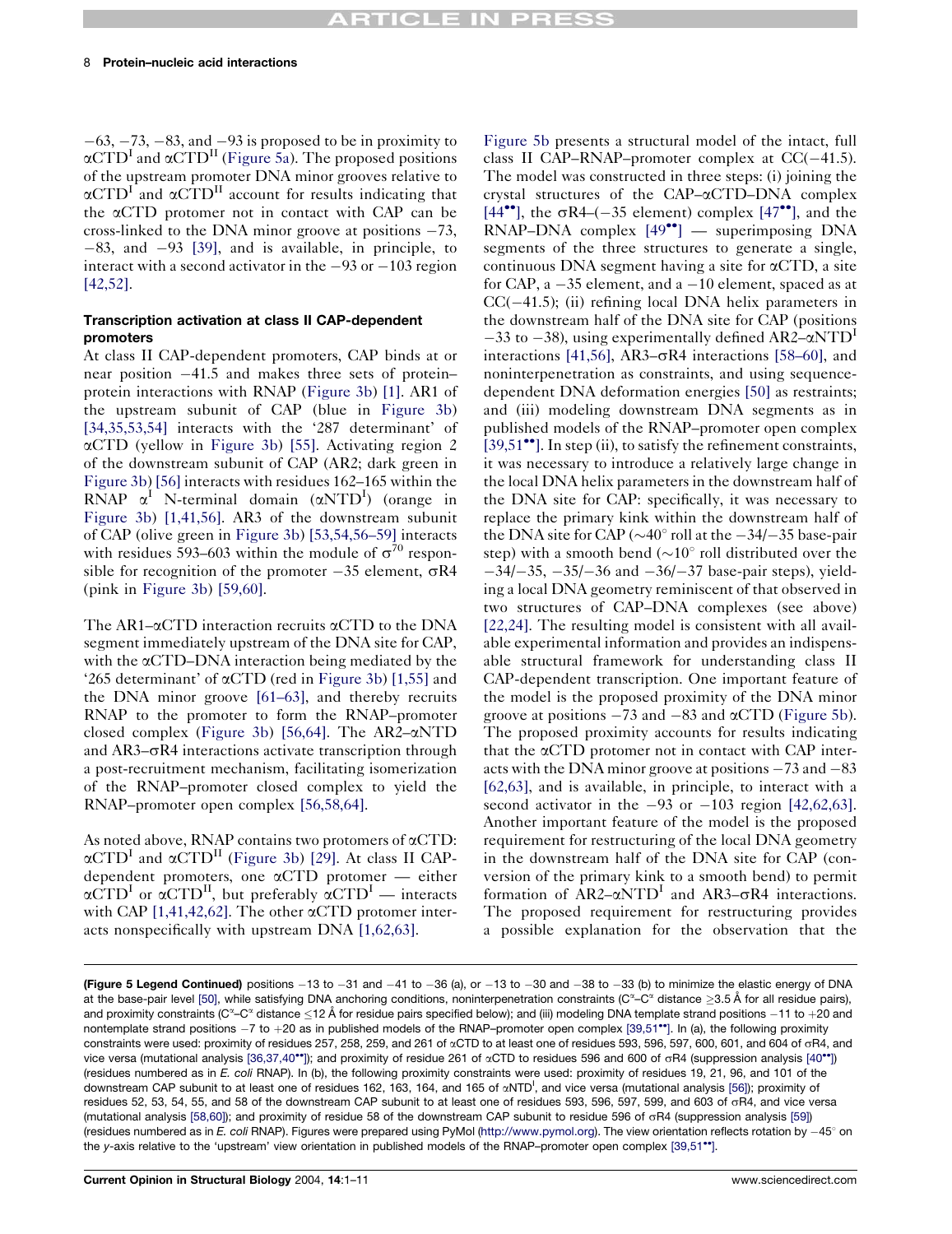<span id="page-8-0"></span> $AR2-\alpha NTD<sup>I</sup>$  and AR3– $\sigma$ R4 interactions do not facilitate binding of RNAP to the promoter to yield the RNAP– promoter closed complex, but rather facilitate isomerization of the RNAP–promoter closed complex to yield the RNAP–promoter open complex [\[56,58,64\]:](#page-10-0) i.e. restructuring, and the formation of restructuring-dependent AR2–  $\alpha$ NTD<sup>I</sup> and AR3– $\sigma$ R4 interactions, may occur only during isomerization of the RNAP–promoter closed complex to yield the RNAP–promoter open complex.

# **Conclusions**

DNA binding and transcription activation by CAP should be amenable to a complete structural description. Priorities for future work include: determination of highresolution structures of CAP–DNA complexes with all possible base-pair steps at the primary kink site (structures relevant to DNA bending and class II CAP-dependent transcription); determination of high-resolution structures of the CAP– $\alpha$ CTD– $\sigma$ R4–DNA and CAP–  $\sigma$ R4–DNA complexes (structures spanning the upstream promoter and core promoter regions of the class I and class II CAP–RNAP–promoter complexes); and determination of low-resolution structural envelopes or high-resolution structures of intact class I and class II CAP–RNAP– promoter complexes. Based on recent experience, progress is likely to be rapid.

# Acknowledgements

We thank B Benoff, A Kapanidis, A Napoli, N Naryshkin, and W Olson for discussion. Research on CAP in the authors' laboratories is funded by National Institutes of Health grants GM21589 (HMB and CLL), GM34809 (W Olson and DS), GM41376 (RHE) and GM64375 (R Levy and RHE), and by a Howard Hughes Medical Investigatorship (RHE).

# References and recommended reading

Papers of particular interest, published within the annual period of review, have been highlighted as:

- 
- of special interest<br>•• of outstanding interest
- 1. Busby S, Ebright RH: Transcription activation by catabolite activator protein (CAP). J Mol Biol 1999, 293:199-213.
- 2. Rhodius VA, Busby SJ: Positive activation of gene expression. Curr Opin Microbiol 1998, 1:152-159.
- 3. Woychik NA, Hampsey M: The RNA polymerase II machinery: structure illuminates function. Cell 2002, 108:453-463.
- 4. Passner JM, Schultz SC, Steitz TA: Modeling the cAMP-induced allosteric transition using the crystal structure of CAP-cAMP at 2.1 A resolution. J Mol Biol 2000, 304:847-859.
- 5. Chu SY, Tordova M, Gilliland GL, Gorshkova I, Shi Y, Wang S, Schwarz FP: The structure of the T127L/S128A mutant of cAMP receptor protein facilitates promoter site binding. J Biol Chem 2001, 276:11230-11236.
- Lanzilotta WN, Schuller DJ, Thorsteinsson MV, Kerby RL, Roberts GP, Poulos TL: Structure of the CO sensing transcription activator CooA. Nat Struct Biol 2000, 7:876-880.
- 7. Won HS, Yamazaki T, Lee TW, Yoon MK, Park SH, Kyogoku Y, Lee BJ: Structural understanding of the allosteric conformational change of cyclic AMP receptor protein by cyclic AMP binding. Biochemistry 2000, 39:13953-13962.
- 8. Dong A, Malecki JM, Lee L, Carpenter JF, Lee JC: Ligand-induced conformational and structural dynamics changes in

Escherichia coli cyclic AMP receptor protein. Biochemistry 2002, 41:6660-6667.

- 9. Harman JG: Allosteric regulation of the cAMP receptor protein. Biochim Biophys Acta 2001, 1547:1-17.
- 10. McKay DB, Steitz TA: Structure of catabolite gene activator protein at 2.9 A resolution suggests binding to left-handed<br>B-DNA. *Nature* 1981, 290:744-749.
- 11. Ebright RH, Ebright YW, Gunasekera A: Consensus DNA site for the Escherichia coli catabolite gene activator protein (CAP): CAP exhibits a 450-fold higher affinity for the consensus DNA site than for the E. coli lac DNA site. Nucleic Acids Res 1989, 17:10295-10305.
- 12. Schultz SC, Shields GC, Steitz TA: Crystal structure of a CAP-DNA complex: the DNA is bent by 90 degrees. Science 1991, **253**:1001-1007.
- 13. Parkinson G, Wilson C, Gunasekera A, Ebright YW, Ebright RE, Berman HM: Structure of the CAP-DNA complex at 2.5 angstroms resolution: a complete picture of the protein-DNA interface. J Mol Biol 1996, 260:395-408.
- 14. Parkinson G, Gunasekera A, Vojtechovsky J, Zhang X, Kunkel TA, Berman H, Ebright RH: Aromatic hydrogen bond in sequence-specific protein DNA recognition. Nat Struct Biol 1996, 3:837-841.
- 15. Gartenberg MR, Crothers DM: DNA sequence determinants of **CAP-induced bending and protein binding affinity.**<br>Nature 1988, **333**:824-829.
- 16. Dalma-Weiszhausz DD, Gartenberg MR, Crothers DM: Sequence-dependent contribution of distal binding domains to CAP protein-DNA binding affinity. Nucleic Acids Res 1991, 19:611-616.
- 17. Gunasekera A, Ebright YW, Ebright RH: DNA sequence determinants for binding of the Escherichia coli catabolite gene activator protein. J Biol Chem 1992, 267:14713-14720.
- 18. Ebright RH, Cossart P, Gicquel-Sanzey B, Beckwith J: Mutations that alter the DNA sequence specificity of the catabolite gene activator protein of E. coli. Nature 1984, 311:232-235.
- 19. Ebright RH, Kolb A, Buc H, Kunkel TA, Krakow JS, Beckwith J: Role of glutamic acid-181 in DNA-sequence recognition by the<br>catabolite gene activator protein (CAP) of *Escherichia coli*: altered DNA-sequence-recognition properties of [Val181]CAP and [Leu181]CAP. Proc Natl Acad Sci USA 1987, 84:6083-6087.
- 20. Zhang XP, Ebright RH: Identification of a contact between arginine-180 of the catabolite gene activator protein (CAP) and base pair 5 of the DNA site in the CAP-DNA complex. Proc Natl Acad Sci USA 1990, 87:4717-4721.
- 21. Olson WK, Gorin AA, Lu XJ, Hock LM, Zhurkin VB: DNA sequencedependent deformability deduced from protein-DNA crystal complexes. Proc Natl Acad Sci USA 1998, 95:11163-11168.
- 22. Chen S, Gunasekera A, Zhang X, Kunkel TA, Ebright RH,<br>Berman HM: **Indirect readout of DNA sequence at the primary**kink site in the CAP-DNA complex: alteration of DNA binding specificity through alteration of DNA kinking. J Mol Biol 2001, 314:75-82.
- 23. Chen S, Vojtechovsky J, Parkinson GN, Ebright RH, Berman HM: Indirect readout of DNA sequence at the primary-kink site in the CAP-DNA complex: DNA binding specificity based on energetics of DNA kinking. J Mol Biol 2001, 314:63-74.
- 24. Passner JM, Steitz TA: The structure of a CAP-DNA complex having two cAMP molecules bound to each monomer. Proc Natl Acad Sci USA 1997, 94:2843-2847.
- 25. Kapanidis AN, Ebright YW, Ludescher RD, Chan S, Ebright RH: Mean DNA bend angle and distribution of DNA bend angles in the CAP-DNA complex in solution. J Mol Biol 2001, 312:453-468.
- 26. Kahn JD, Crothers DM: Measurement of the DNA bend angle induced by the catabolite activator protein using Monte Carlo simulation of cyclization kinetics. J Mol Biol 1998, 276:287-309.
- 27. Kapanidis AN: Fluorescence resonance energy transfer (FRET) studies of DNA bending induced by the Escherichia coli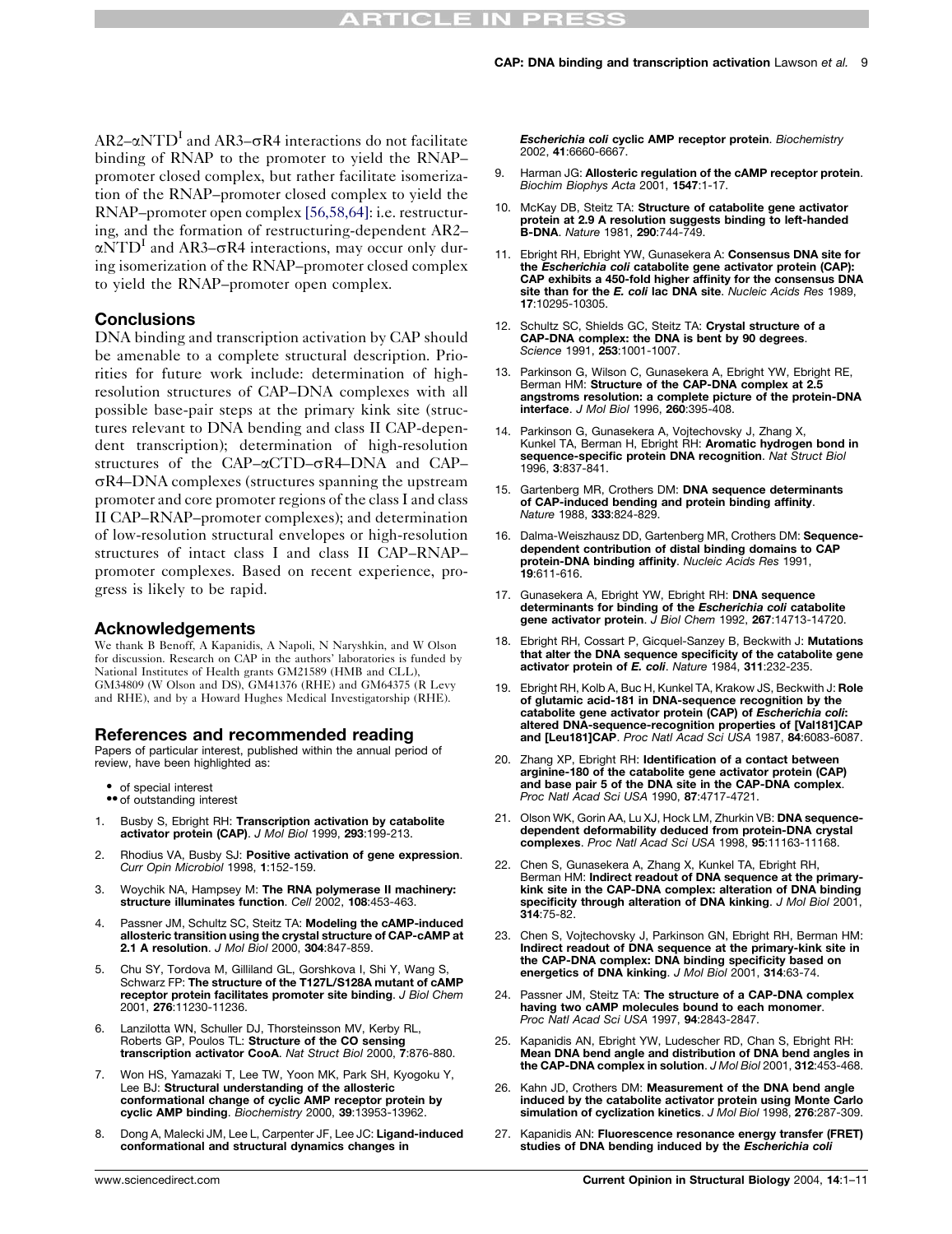<span id="page-9-0"></span>catabolite activator protein (CAP) [PhD Thesis]. New Brunswick, NJ: Rutgers University: 1999.

- 28. Hardwidge PR, Zimmerman JM, Maher LJ III: Charge neutralization and DNA bending by the *Escherichia coli*<br>catabolite activator protein. *Nucleic Acid*s Res 2002, 30:1879-1885.
- 29. Ebright RH: RNA polymerase: structural similarities between bacterial RNA polymerase and eukaryotic RNA polymerase II. J Mol Biol 2000, 304:687-698.
- 30. Busby S, Ebright RH: Promoter structure, promoter recognition, and transcription activation in prokaryotes. Cell 1994, 79:743-746.
- 31. Zhou Y, Zhang X, Ebright RH: Identification of the activating region of catabolite gene activator protein (CAP): isolation and characterization of mutants of CAP specifically defective in transcription activation. Proc Natl Acad Sci USA 1993, 90:6081-6085.
- 32. Zhou Y, Busby S, Ebright RH: Identification of the functional subunit of a dimeric transcription activator protein by use of oriented heterodimers. Cell 1993, 73:375-379.
- 33. Niu W, Zhou Y, Dong Q, Ebright YW, Ebright RH: Characterization of the activating region of *Escherichia coli* catabolite gene<br>activator protein (CAP). I. Saturation and alanine-scanning mutagenesis. J Mol Biol 1994, 243:595-602.
- 34. Zhou Y, Pendergrast PS, Bell A, Williams R, Busby S, Ebright RH: The functional subunit of a dimeric transcription activator protein depends on promoter architecture. EMBO J 1994, 13:4549-4557.
- 35. Zhou Y, Merkel TJ, Ebright RH: Characterization of the activating region of Escherichia coli catabolite gene activator protein (CAP). II. Role at Class I and Class II CAP-dependent promoters. J Mol Biol 1994, 243:603-610.
- 36. Savery NJ, Lloyd GS, Busby SJ, Thomas MS, Ebright RH, Gourse RL: Determinants of the C-terminal domain of the Escherichia coli RNA polymerase alpha subunit important for transcription at Class I cyclic AMP receptor protein-dependent promoters. J Bacteriol 2002, 184:2273-2280.
- 37. Tang H, Severinov K, Goldfarb A, Fenyo D, Chait B, Ebright RH: Location, structure, and function of the target of a transcriptional activator protein. Genes Dev 1994, 8:3058-3067.
- 38. Murakami K, Fujita N, Ishihama A: Transcription factor recognition surface on the RNA polymerase alpha subunit is involved in contact with the DNA enhancer element. EMBO J 1996, 15:4358-4367.
- 39. Naryshkin N, Revyakin A, Kim Y, Mekler V, Ebright RH: Structural organization of the RNA polymerase-promoter open complex. Cell 2000, 101:601-611.
- 40. Chen H, Tang H, Ebright RH: Functional interaction between
- $\bullet \bullet$ RNA polymerase alpha subunit C-terminal domain and sigma70 in UP-element- and activator-dependent transcription. Mol Cell 2003, 11:1621-1633.

This paper shows that  $\alpha$ CTD functionally interacts with  $\sigma^{70}$  at a subset of upstream-element-dependent and activator-dependent promoters [including class I CAP-dependent promoters where the DNA site for<br>CAP is centered at position -61.5, such as the *lac* and CC(-61.5)<br>promoters], defines the determinants of αCTD and σ<sup>70</sup> required for the  $interaction$ , and presents a structural model of the interaction. The  $\alpha$ CTD–  $\sigma^{70}$  interaction spans the upstream promoter and core promoter, thereby linking recognition of upstream promoter elements and activators in the upstream promoter with recognition of the  $-35$  element in the core promoter.

- 41. Niu W: Identification and characterization of interactions between a transcription activator and the general transcription machinery [PhD Thesis]. New Brunswick, NJ: Rutgers University; 1999.
- 42. Lloyd GS, Niu W, Tebbutt J, Ebright RH, Busby SJ: Requirement for two copies of RNA polymerase alpha subunit C-terminal domain for synergistic transcription activation at complex bacterial promoters. Genes Dev 2002, 16:2557-2565.
- 43. Lee DJ, Busby SJ, Lloyd GS: Exploitation of a chemical nuclease to investigate the location and orientation of the Escherichia

coli RNA polymerase alpha subunit C-terminal domains at simple promoters that are activated by CRP. J Biol Chem 2003, in press.

- 44. Benoff B, Yang H, Lawson CL, Parkinson G, Liu J, Blatter E,<br>Ebright YW, Berman HM, Ebright RH: **Structural basis of**
- $\bullet \bullet$ transcription activation: the CAP-alpha CTD-DNA complex. Science 2002, 297:1562-1566.

This paper reports the crystal structure of the CAP-aCTD-DNA complex at a resolution of 3.1 Å. The structure establishes that CAP makes direct protein–protein interactions with aCTD (involving AR1 of CAP and the 287 determinant of aCTD) and that aCTD makes direct protein–DNA interactions with the DNA segment adjacent to the DNA site for CAP (involving the 265 determinant of aCTD and the DNA minor groove adjacent to the DNA site for CAP). The structure further establishes that there are no large-scale conformational changes in CAP and aCTD, and that the interface between CAP and  $\alpha$ CTD is small  $-$  consistent with the proposal that the CAP–aCTD interaction contributes to transcription activation through a simple 'recruitment' mechanism. This is the first high-resolution structure of a complex between a transcription activator and its functional target within the general transcription machinery.

- 45. Ptashne M, Gann A: Transcriptional activation by recruitment. Nature 1997, 386:569-577.
- 46. Dove SL, Joung JK, Hochschild A: Activation of prokaryotic transcription through arbitrary protein-protein contacts. Nature 1997, 386:627-630.
- 47. Campbell EA, Muzzin O, Chlenov M, Sun JL, Olson CA, Weinman O,  $\bullet \bullet$ Trester-Zedlitz ML, Darst SA: Structure of the bacterial RNA polymerase promoter specificity sigma subunit. Mol Cell 2002, 9:527-539

This paper reports crystal structures of three of the four functional regions of Thermus aquaticus  $\sigma^{70}$ :  $\sigma$ R2,  $\sigma$ R3.1, and  $\sigma$ R4. The paper also reports the crystal structure of a  $\sigma$ R4–(-35 element) complex.

- 48. Ross W, Schneider DA, Paul BJ, Mertens A, Gourse RL: An
- $\bullet \bullet$ intersubunit contact stimulating transcription initiation by E. coli RNA polymerase: interaction of the alpha C-terminal

**domain and sigma region 4.** Genes Dev 2003, **17**:1293-1307.<br>This paper shows that  $\alpha$ CTD functionally interacts with  $\sigma^{70}$  at a subset of upstream-element-dependent promoters, defines the determinants of<br>xCTD and o<sup>70</sup> required for the interaction, and presents a structural  $\alpha$ CTD and  $\sigma^{70}$  required for the interaction, and presents a structural model of the interaction. The results and model are substantially consistent with those described in  $[40^{\circ\bullet}].$ 

49. Murakami KS, Masuda S, Campbell EA, Muzzin O, Darst SA:  $\bullet\bullet$ Structural basis of transcription initiation: an RNA polymerase holoenzyme-DNA complex. Science 2002, 296:1285-1290.

This paper reports the crystal structure of T. aquaticus RNAP in complex with a DNA 'fork junction' (a DNA fragment containing  $a - 35$  element, a  $-35$  element/ $-10$  element spacer, and a partial  $-10$  element).

- 50. Coleman BD, Olson WK, Swigon D: Theory of sequencedependent DNA elasticity. J Chem Phys 2003, 118:7127-7140.
- 51. Mekler V, Kortkhonjia E, Mukhopadhyay J, Knight J, Revyakin A, .. Kapanidis AN, Niu W, Ebright YW, Levy R, Ebright RH: Structural organization of bacterial RNA polymerase holoenzyme and the RNA polymerase-promoter open complex. Cell 2002, 108:599-614.

This paper reports the use of systematic FRET and distance-constrained docking to define the three-dimensional structures of RNAP and the RNAP–promoter open complex in solution.

- 52. Tebbutt J, Rhodius VA, Webster CL, Busby SJ: Architectural requirements for optimal activation by tandem CRP molecules at a class I CRP-dependent promoter. FEMS Microbiol Lett 2002, 210:55-60.
- 53. Williams R, Bell A, Sims G, Busby S: The role of two surface exposed loops in transcription activation by the Escherichia coli CRP and FNR proteins. Nucleic Acids Res 1991, 19:6705-6712.
- 54. West D, Williams R, Rhodius V, Bell A, Sharma N, Zou C, Fujita N, Ishihama A, Busby S: Interactions between the Escherichia coli cyclic AMP receptor protein and RNA polymerase at class II promoters. Mol Microbiol 1993, 10:789-797.
- 55. Savery NJ, Lloyd GS, Kainz M, Gaal T, Ross W, Ebright RH, Gourse RL, Busby SJ: Transcription activation at Class II CRP-dependent promoters: identification of determinants in